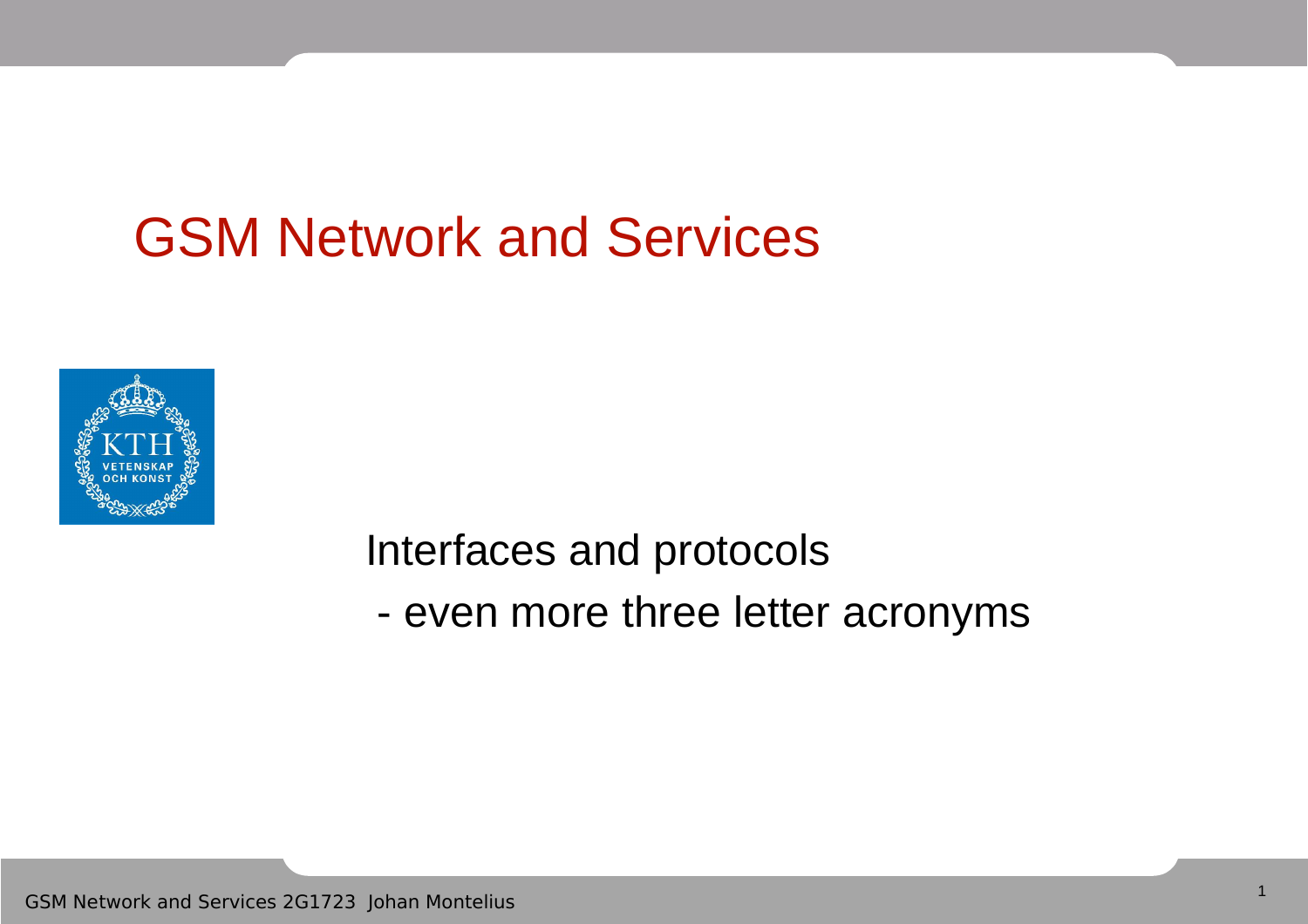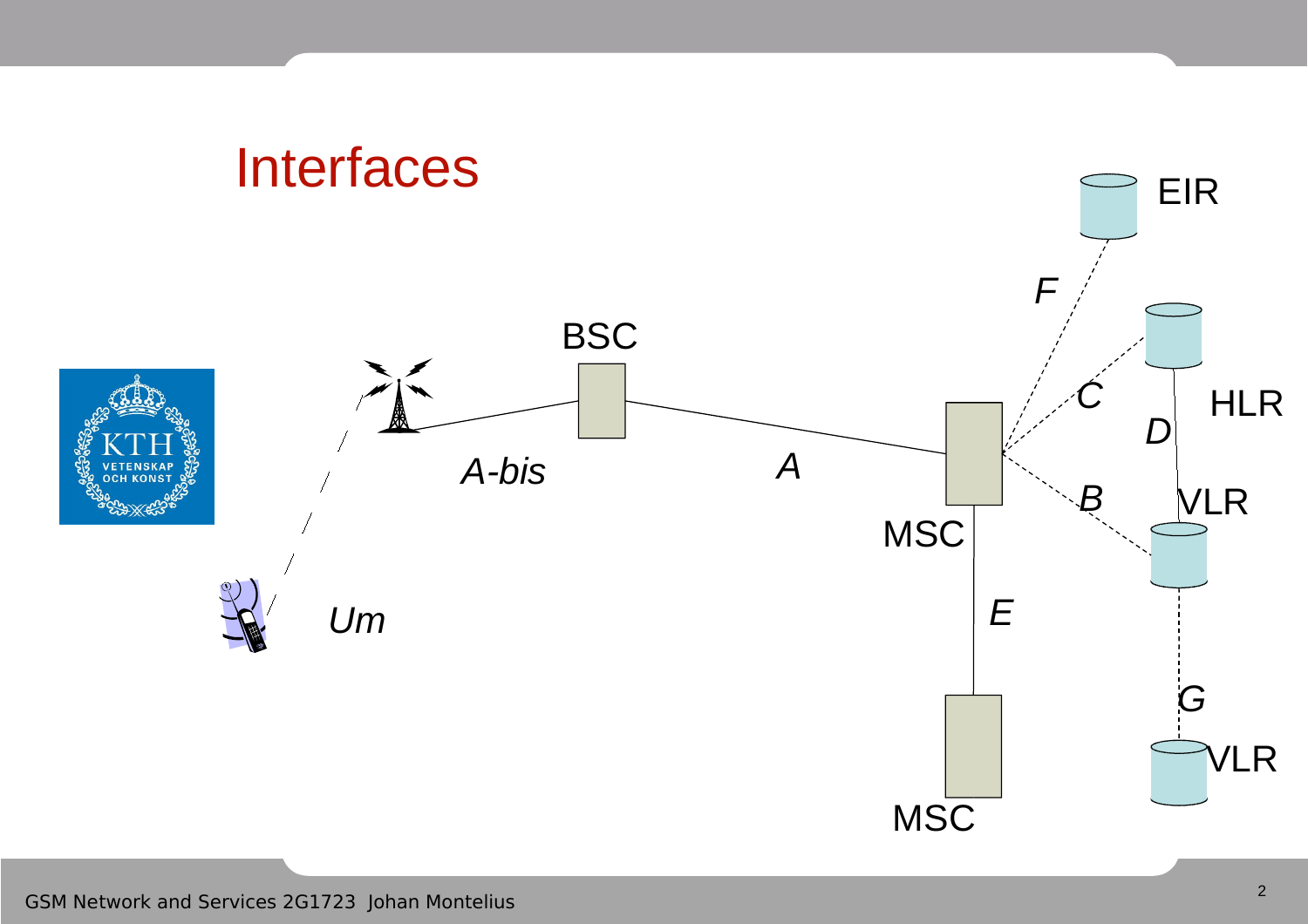### Signaling protocols BSS

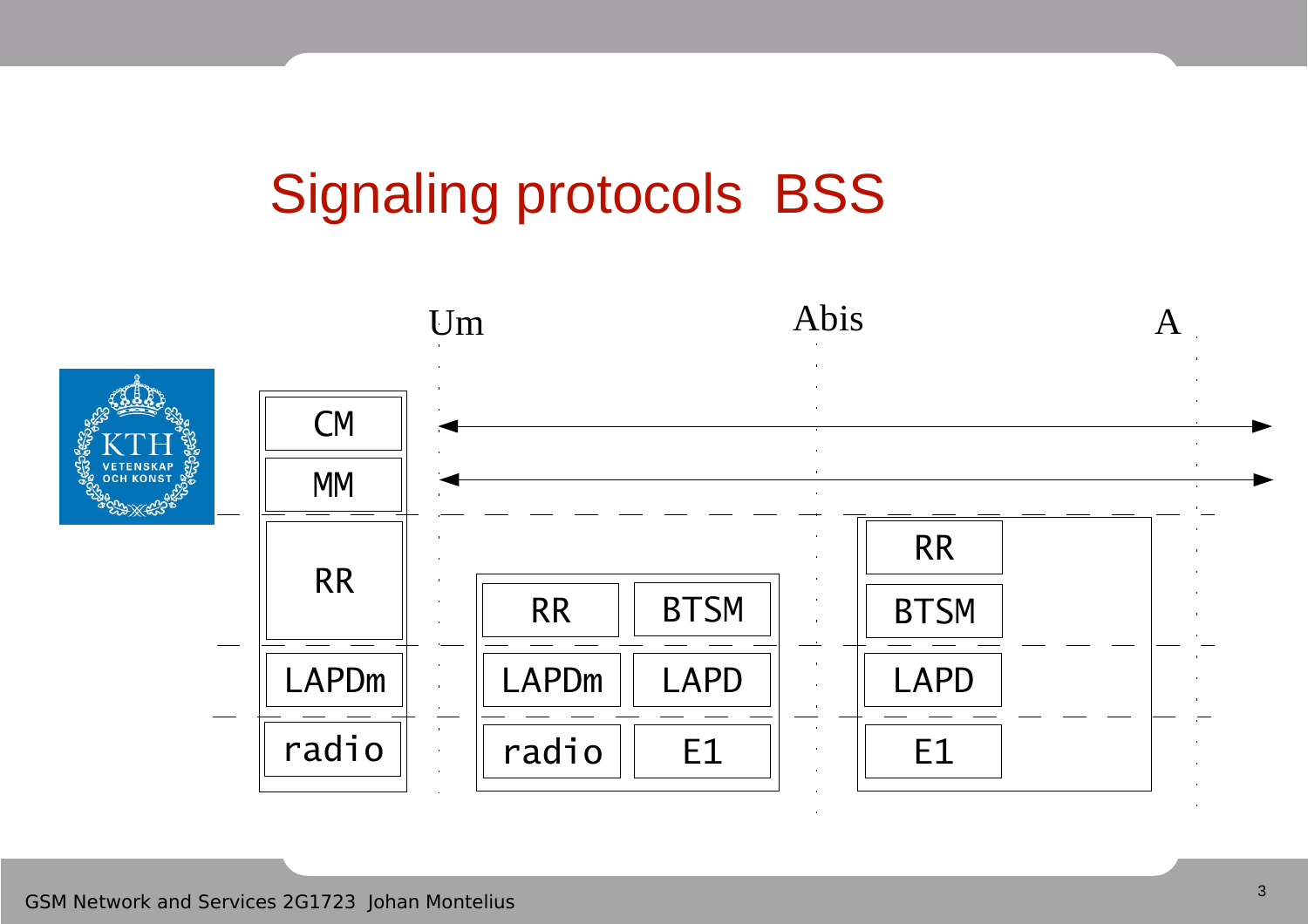### GSM Network and Services 2G1723 Johan Montelius

CM

### Signaling protocols BSS

- LAPD Link Access Procedure D channel, the link layer defined for ISDN, provides retransmission, error detection ...
	- E1 the physical layer most often used for ISDN, 30 traffic channels and one signaling channel all of 64kbps

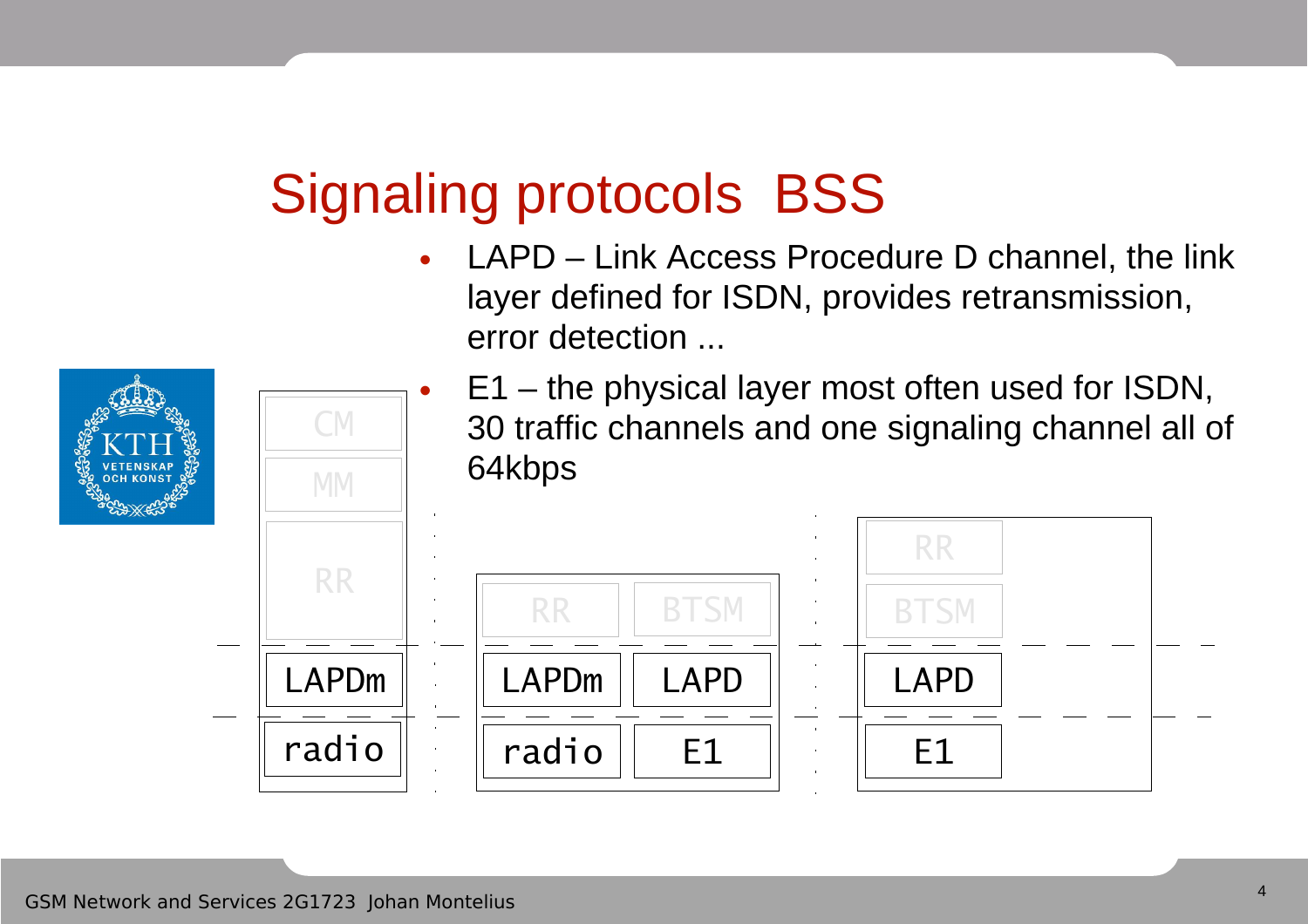### Signaling protocols BSS

- RR radio resource management
	- idle mode: monitoring broadcast channels



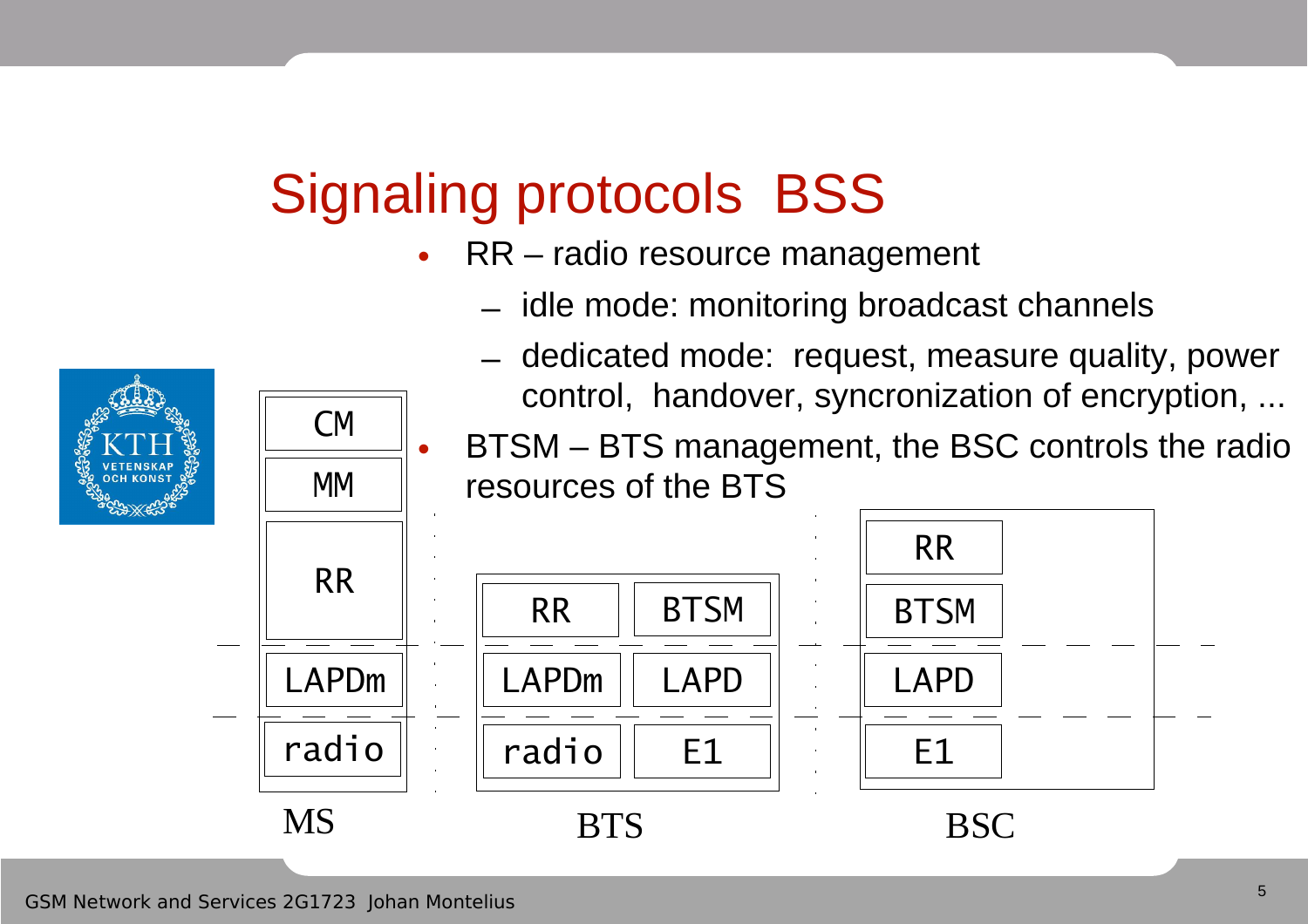# Signaling protocols – MS/BSC/MSC

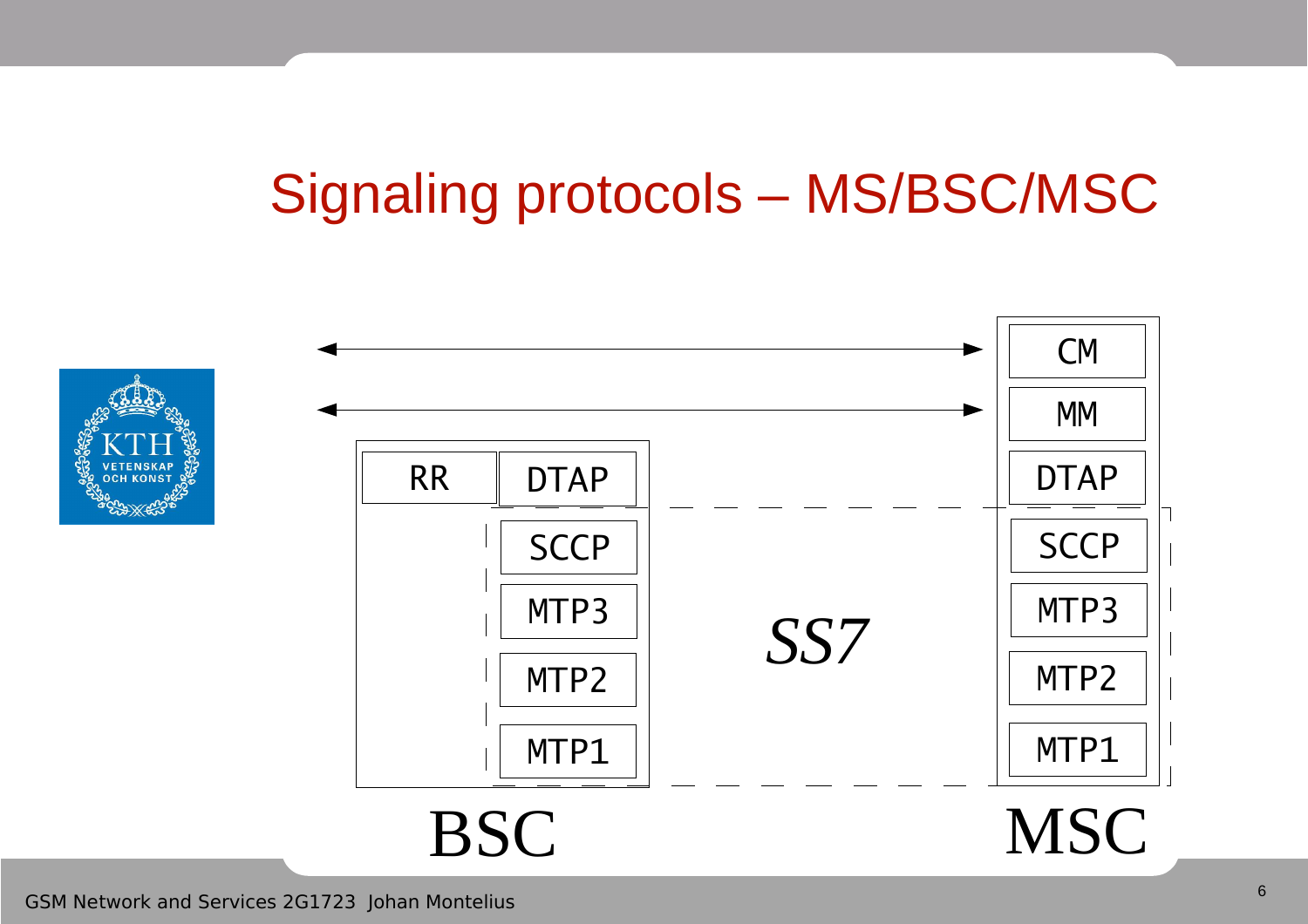### SS7 – signaling system number 7

- MTP message transfer part, defines layer one to three.
	- MTP1: could be E1
	- MTP2: link layer, error detection, retransmission...
	- MTP3: addressing in the form of signaling points, one interface has a unique address, limited address range

### • SCCP – signaling connection control part

– segmentation, global addressing, sub addressing (similar to UDP ports), each mobile has a MSC unique SCCP address

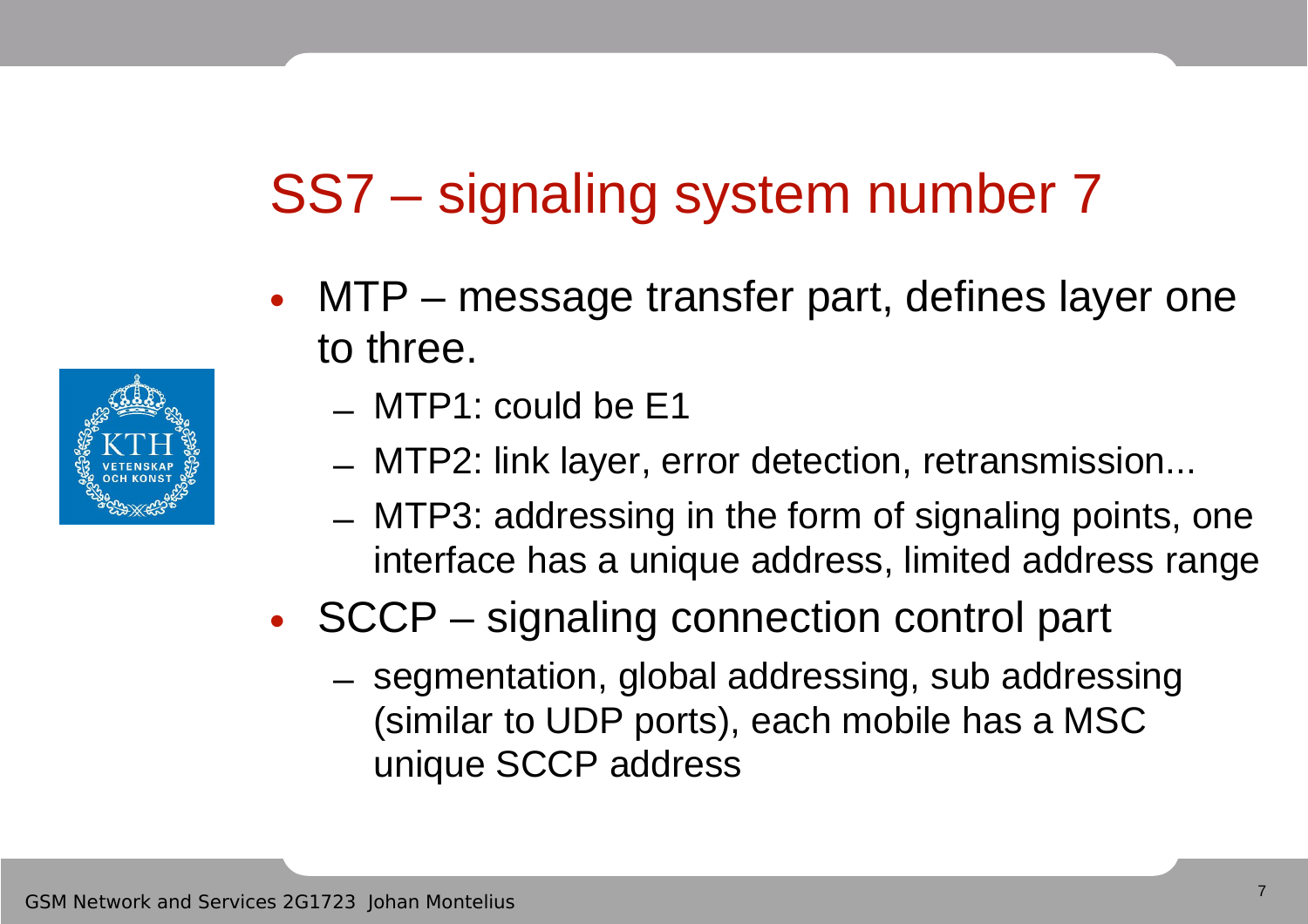# DTAP/MM/CM

- Direct transfer application part
	- Will enclose a MM message so that it is transparently shipped over the BSC and BT to the MM layer at the mobile phone
- **Mobility management** 
	- location area updating, paging, authentication ...
- Connection Management
	- Call control, SMS, supplementary services



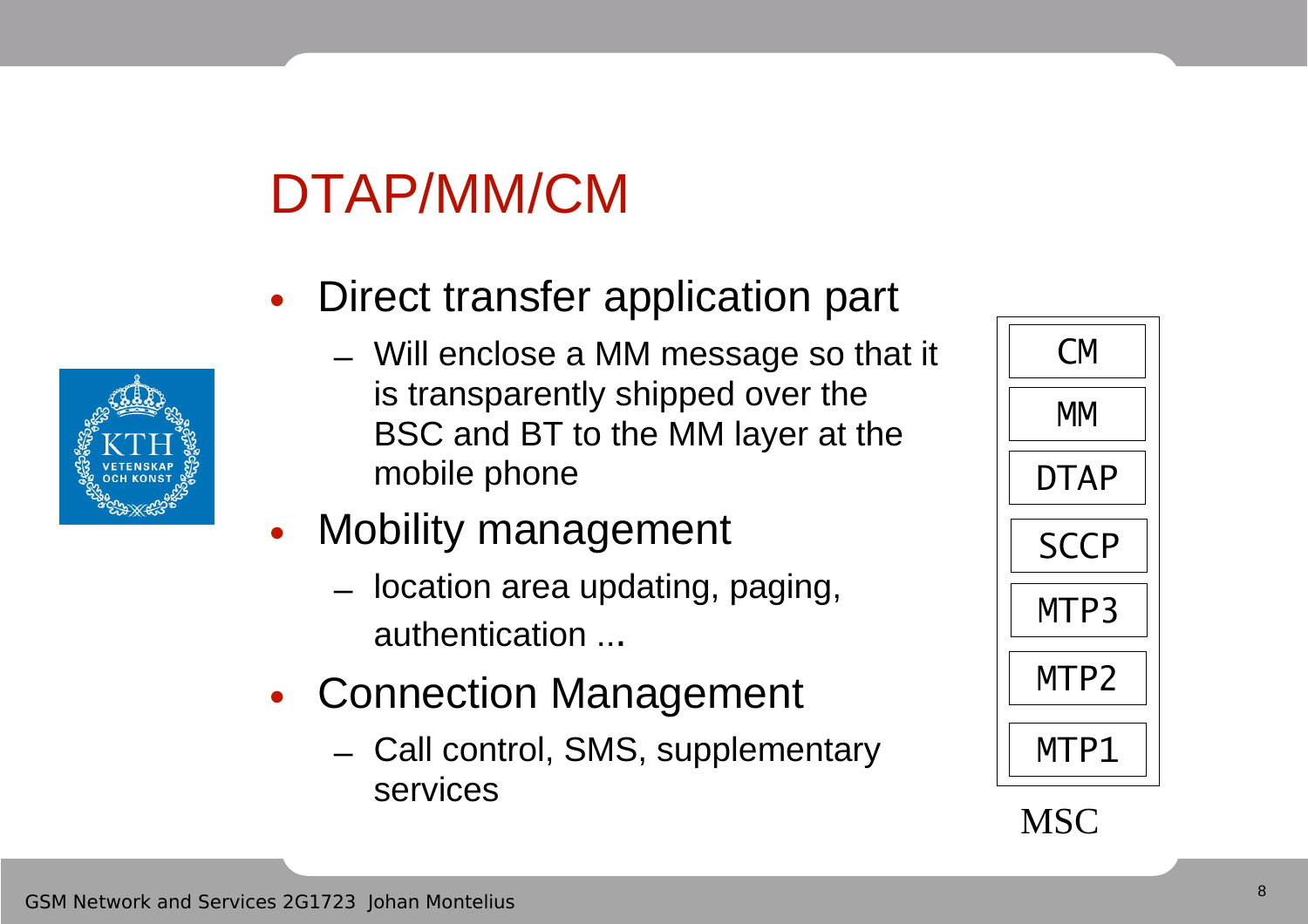### Signaling protocols – BSC/MSC

• BSS Application Part – the MSC will direct the BSC, for example when doing handover between two BSCs



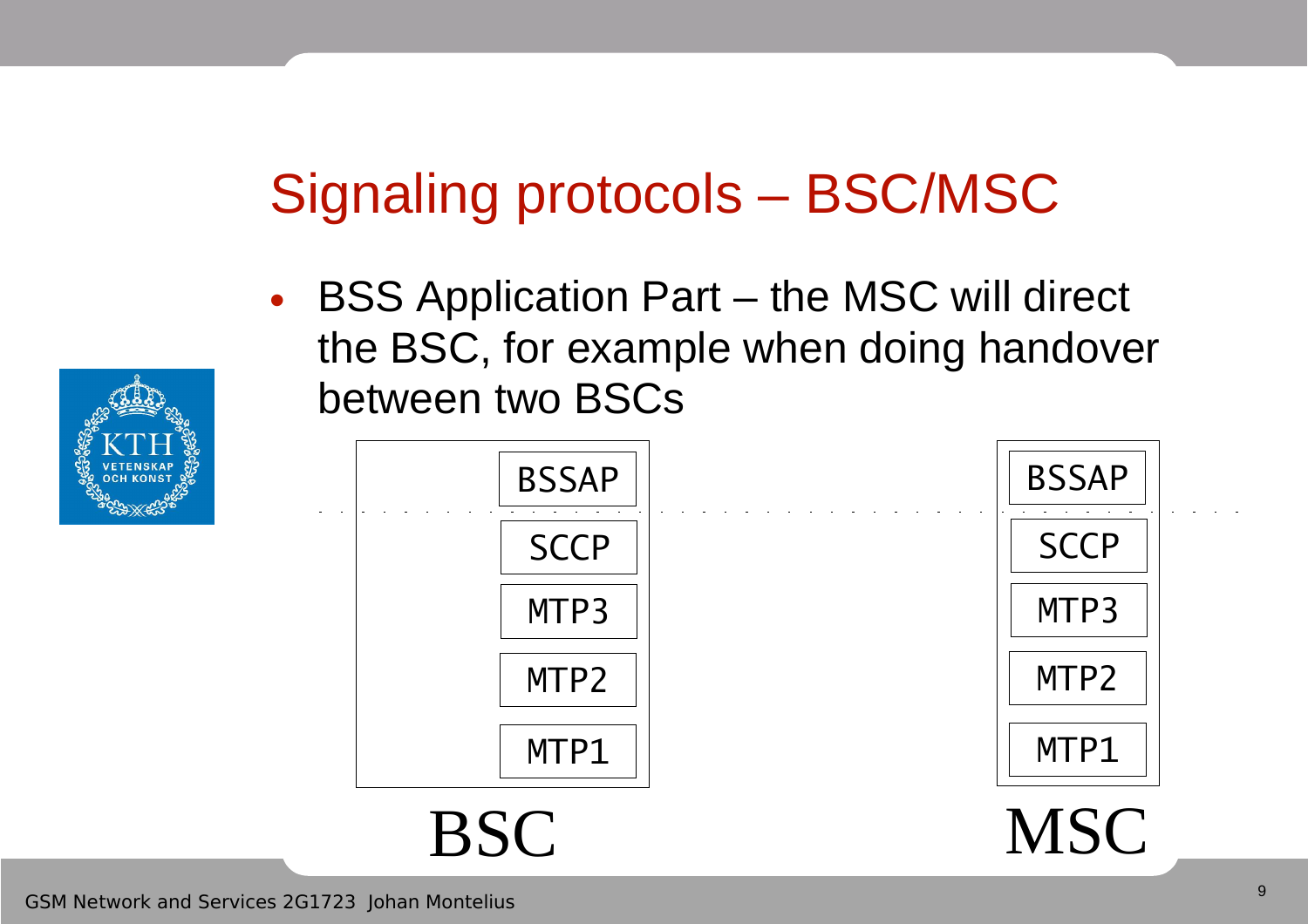### Signaling protocols – MSC/HLR/VLR/...

- TCAP transaction capabilities application part, defined in the SS7 stack
- MAP mobile application part, this is the application layer protocol used by the nodes for example register updating and query



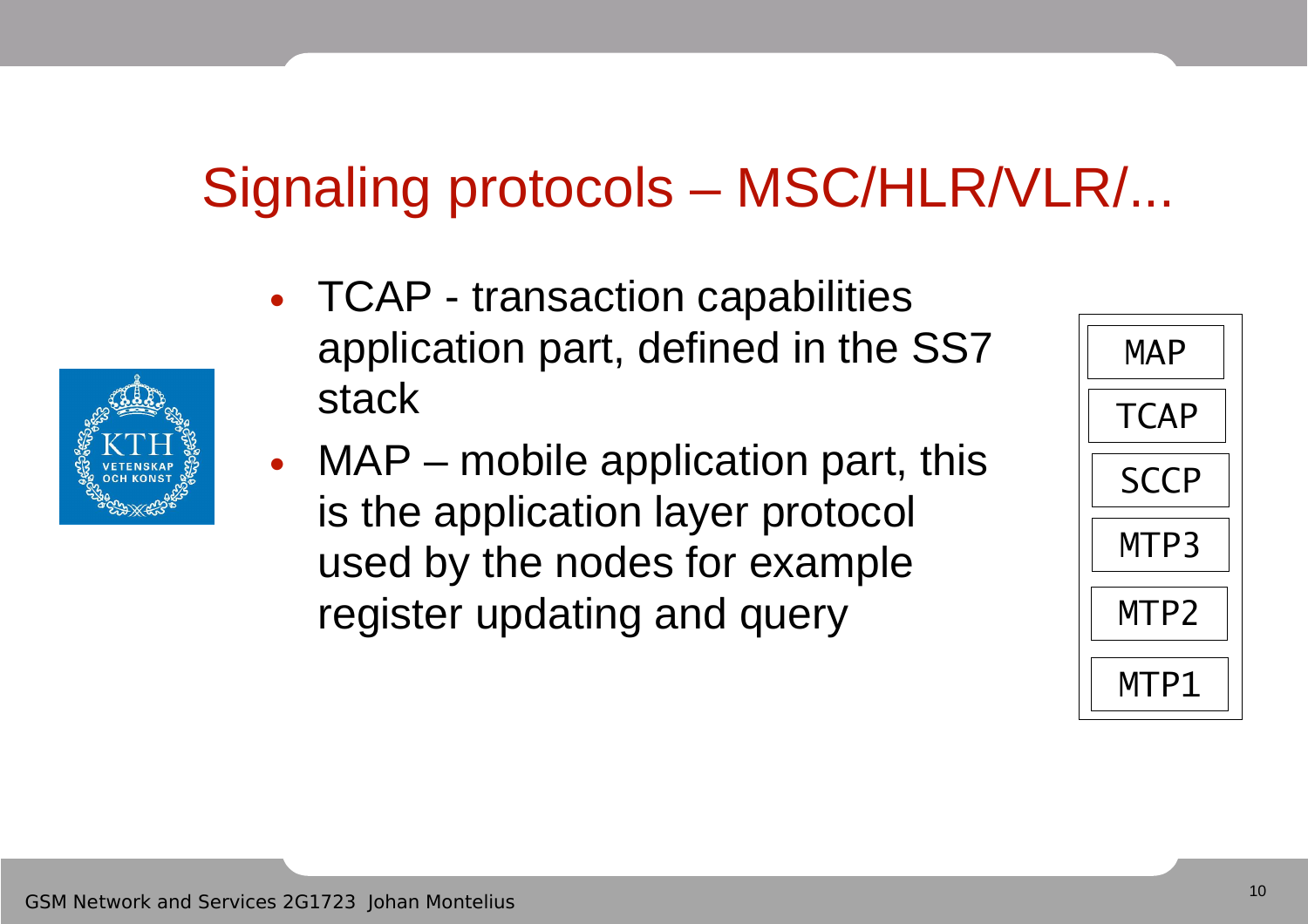### Which are important

- MAP
- BSSAP / BTSM
- CM
- MM
- RR
- LAPDm
- Radio
- ... and of course the traffic channels

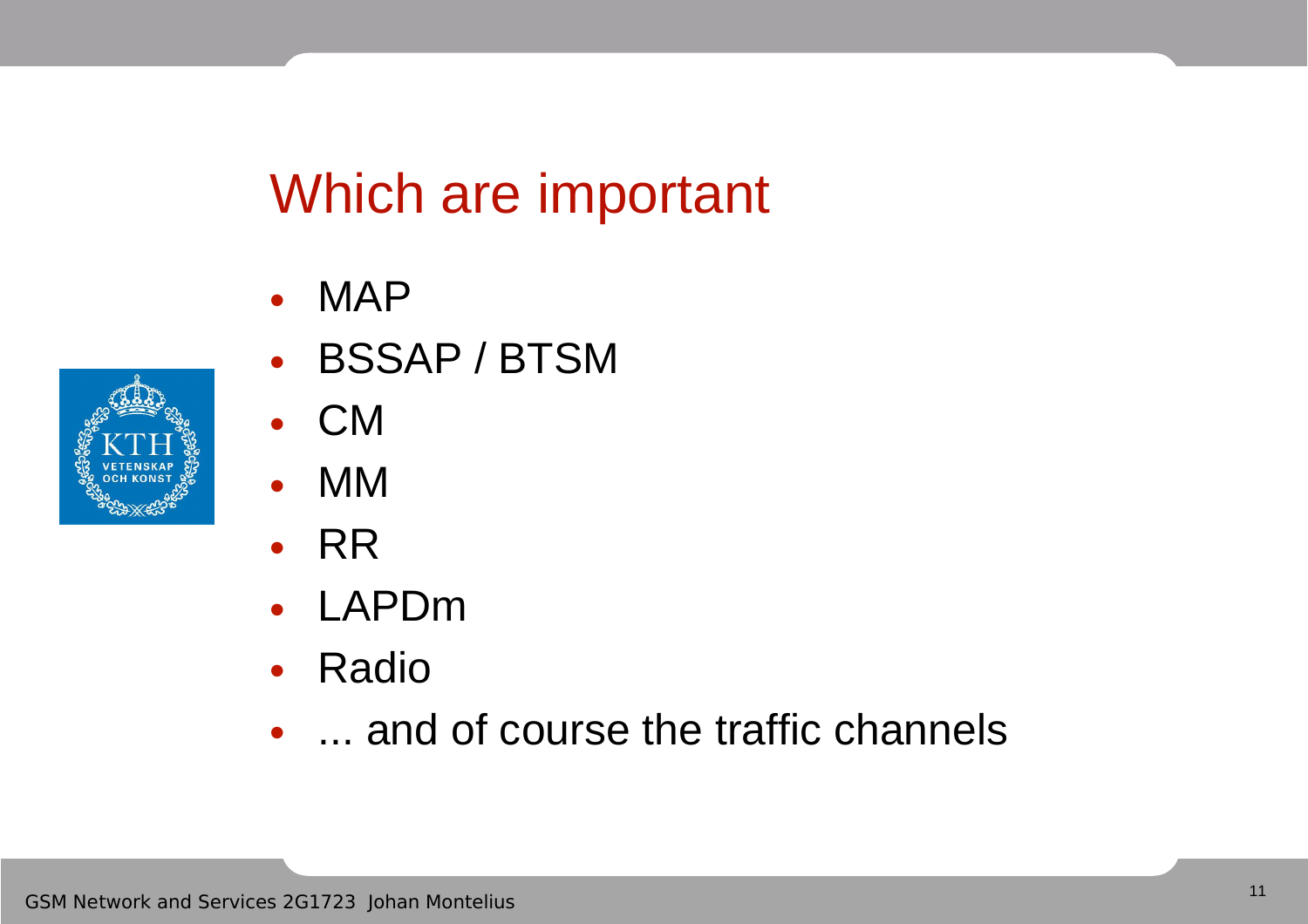### Services – what is offered

- Bearer services
	- basic bit pipes in various sizes
- Tele services
	- Speech, SMS, fax, teletext ...
- Supplementary services
	- Controls the tele services

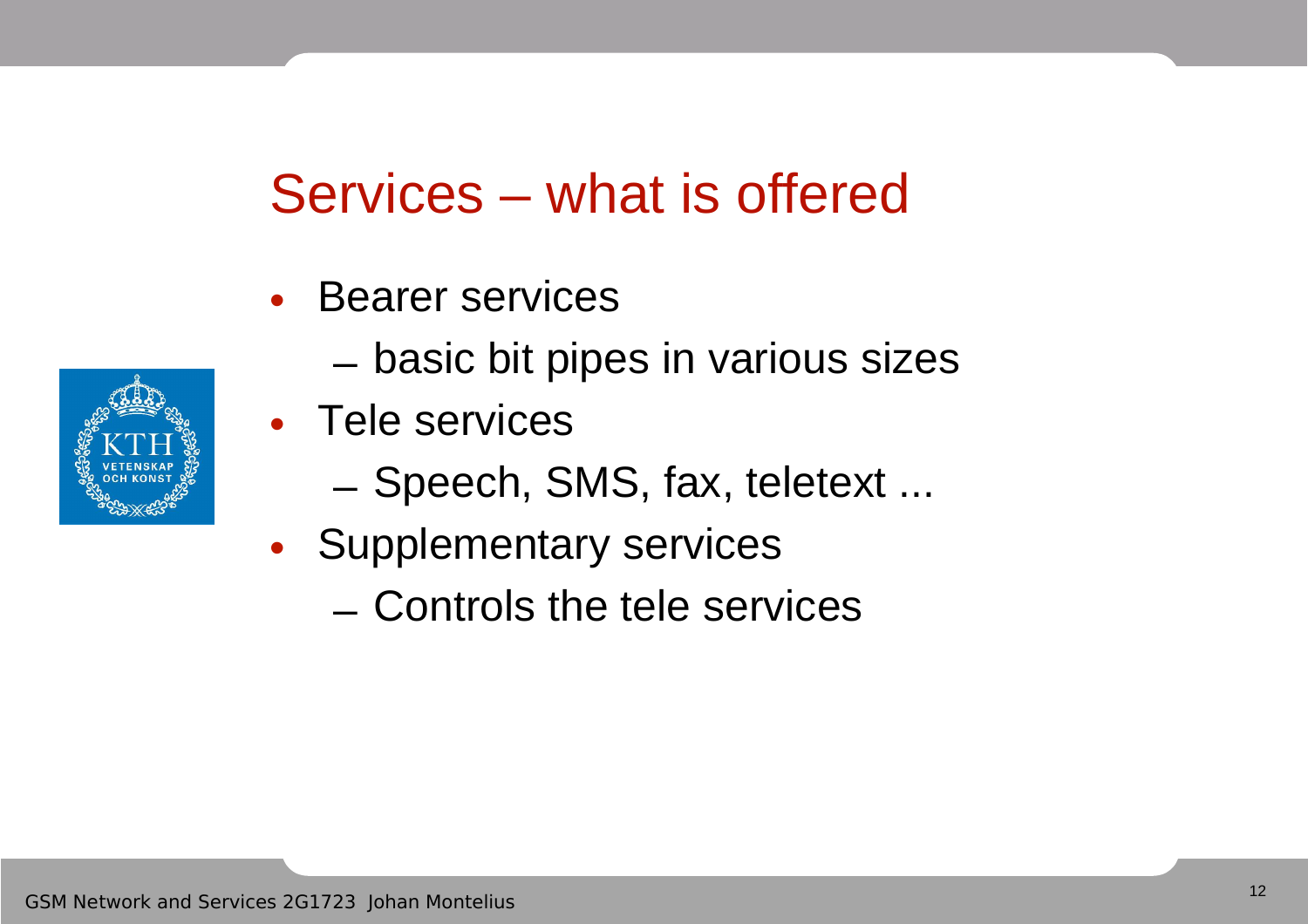### Bearer services

- Circuit switched data services
	- up to 9.6 kbps
	- up to 57.6 kbps using 4x14.4 HSCSD (how)
- Circuit swicthed data comes as:
	- tranparent or non-transparent, the network does error detection and retransmission
- GRPS has introduced new bearer services
	- data services are migrating to GPRS

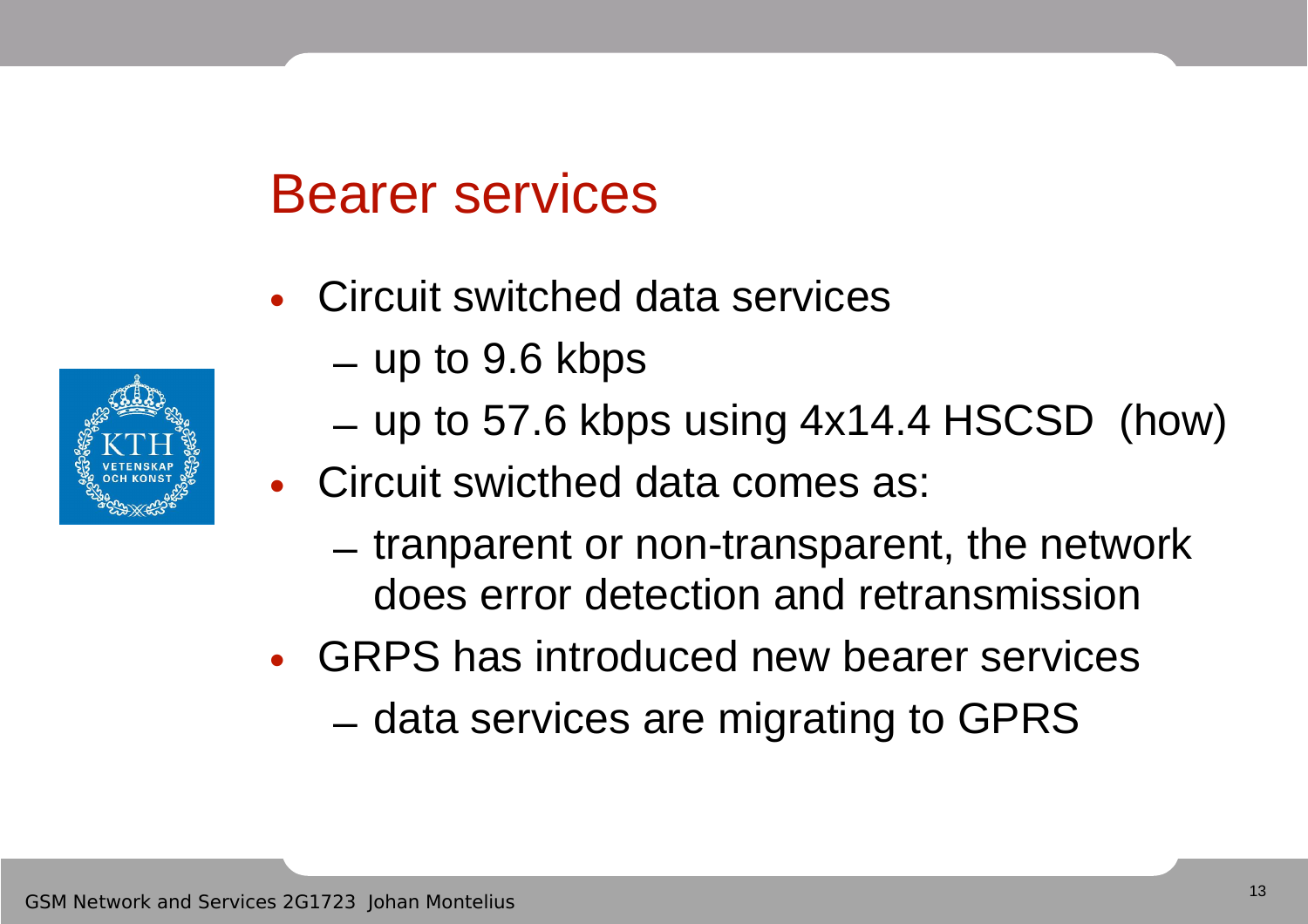### **Teleservices**

- Voice, TS11
- Emergency call, TS12
- Fax, TS61
- SMS,
	- mobile terminating TS21
	- mobile originating TS22
- Message Handling System, TS31
- Teletext TS51 does anyone use this?

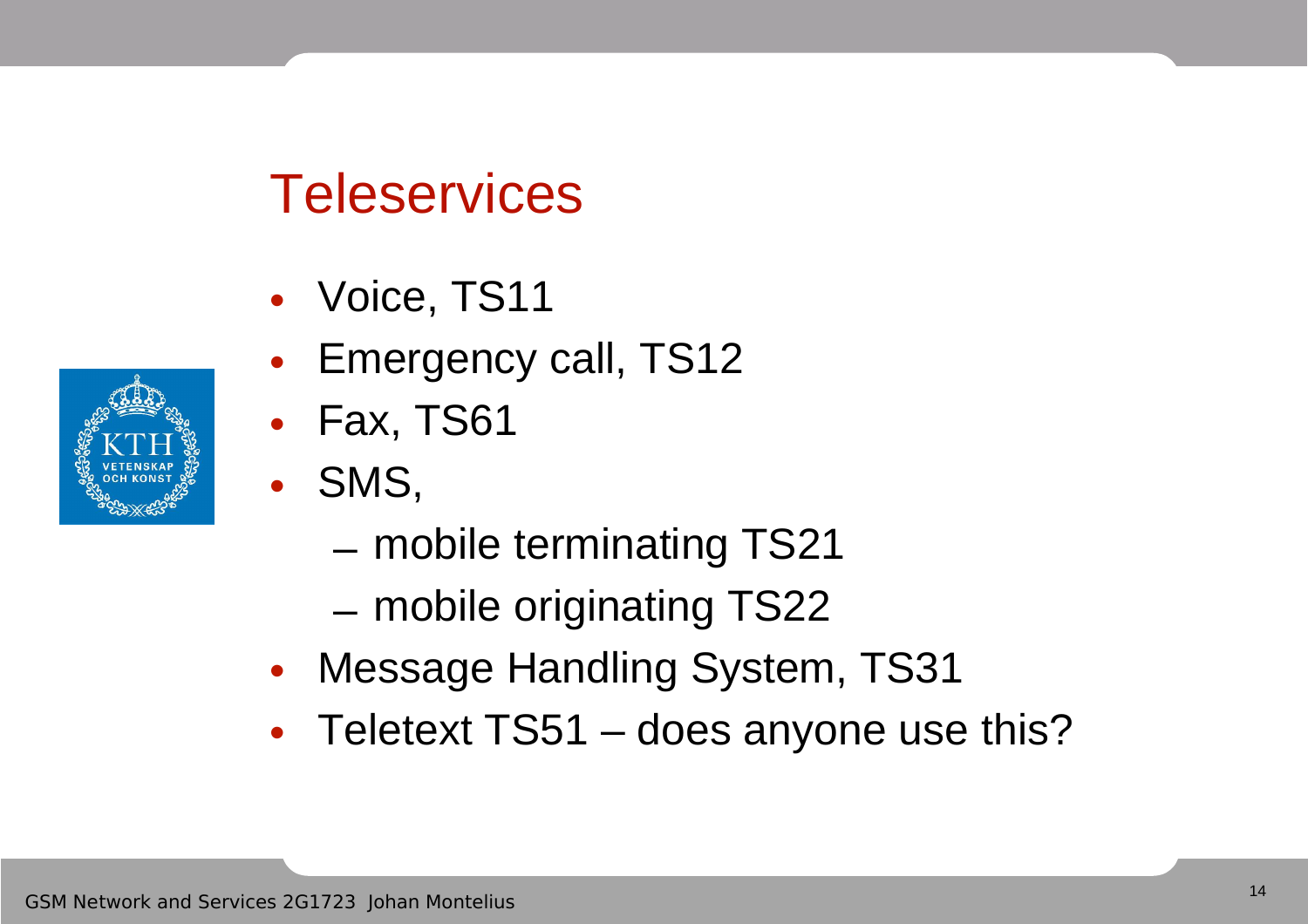### Supplementary services

- Call forwading
	- always/busy/no reply/not reacable
- Barring
	- Outgoing: all or international
	- Incoming: all or international when roaming
- Number presentation
- Call waiting
- Multi-party